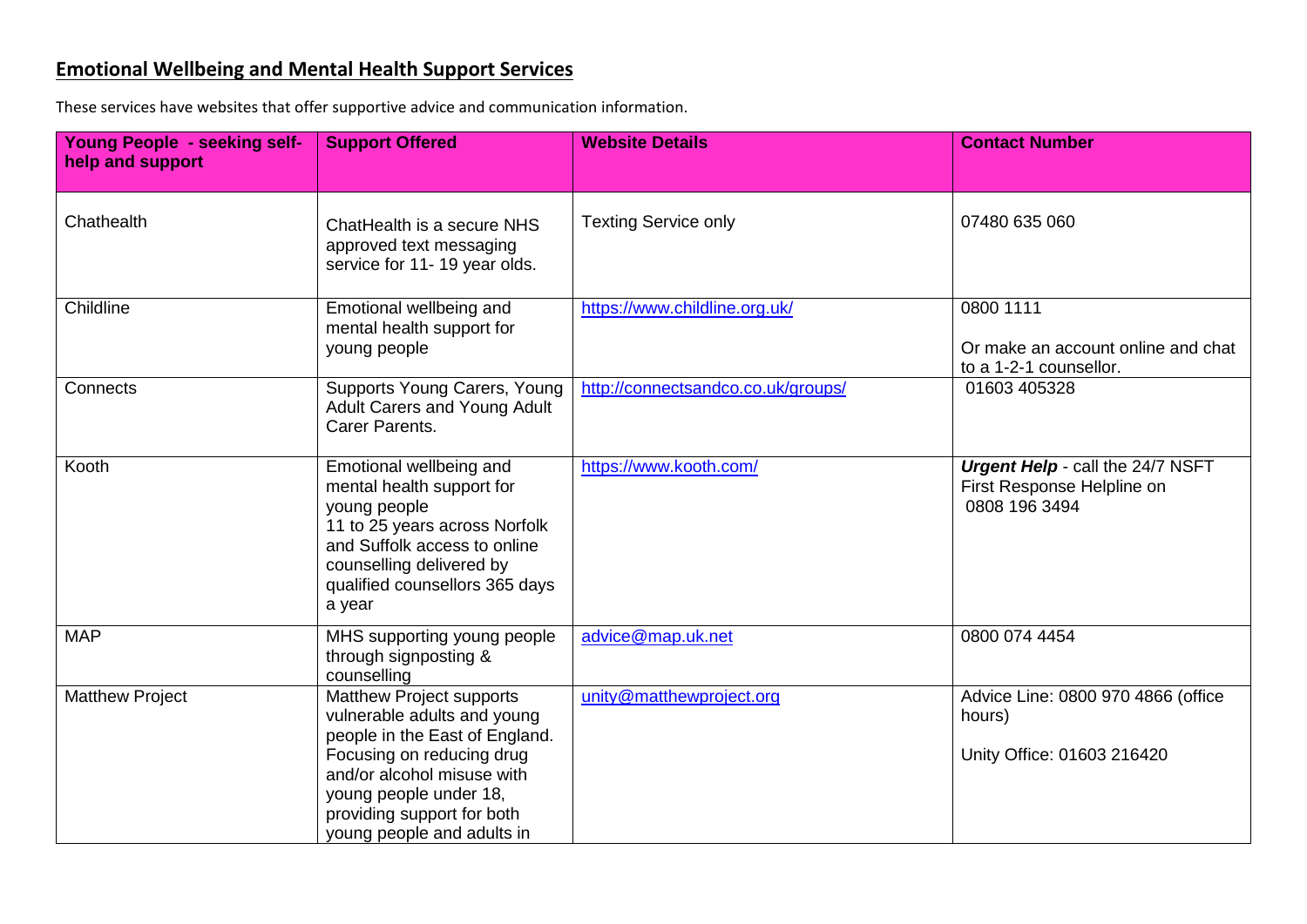|                             | recovery, and improving<br>individuals' mental wellbeing.                                                                      |                                                                                |                                            |
|-----------------------------|--------------------------------------------------------------------------------------------------------------------------------|--------------------------------------------------------------------------------|--------------------------------------------|
| <b>NSPCC</b>                | Fighting for Childhoods.<br>Preventing Child Abuse.<br>Protecting Children Today.<br>24/7 Help.                                | https://www.nspcc.org.uk/                                                      | 020 7825 2505                              |
| Point 1                     | Emotional wellbeing and<br>mental health support for<br>young people                                                           | Point1@ormistonfamilies.org.uk.                                                | 0800 977 4077                              |
| <b>Samaritans</b>           | Whatever you're going through,<br>a Samaritan will face it with<br>you. Open 24 hours a day, 365<br>days a year.               | https://www.samaritans.org/                                                    | Telephone: 116 123                         |
| <b>SHOUT</b>                | Shout is a free text messaging<br>service which provides 24/7<br>support for anyone<br>experiencing a mental health<br>crisis. | Texting service only                                                           | TEXT: 85258                                |
| The Mix                     | The Mix is the UK's leading<br>support service for young<br>people. To help you take on<br>any challenge you're facing.        | www.themix.org.uk                                                              | 0808 808 4994<br>text THEMIX to 85258      |
| <b>Young Minds</b>          | Information and self-<br>management techniques.                                                                                | https://www.youngminds.org.uk/                                                 | Crisis text line: Text YM to 85258         |
| Stem4                       | Information and self-<br>management techniques.                                                                                | https://stem4.org.uk/                                                          |                                            |
| Mind                        | Information and self-<br>management techniques.                                                                                | https://www.mind.org.uk/information-<br>support/for-children-and-young-people/ |                                            |
| Students against depression | Information and self-<br>management techniques for<br>depression.                                                              | https://www.studentsagainstdepression.org/self-<br>help/                       |                                            |
| <b>Anxiety UK</b>           | Information and self-<br>management techniques for<br>anxiety.                                                                 | https://www.anxietyuk.org.uk/                                                  | Helpline: 03444775774<br>Text: 07537416905 |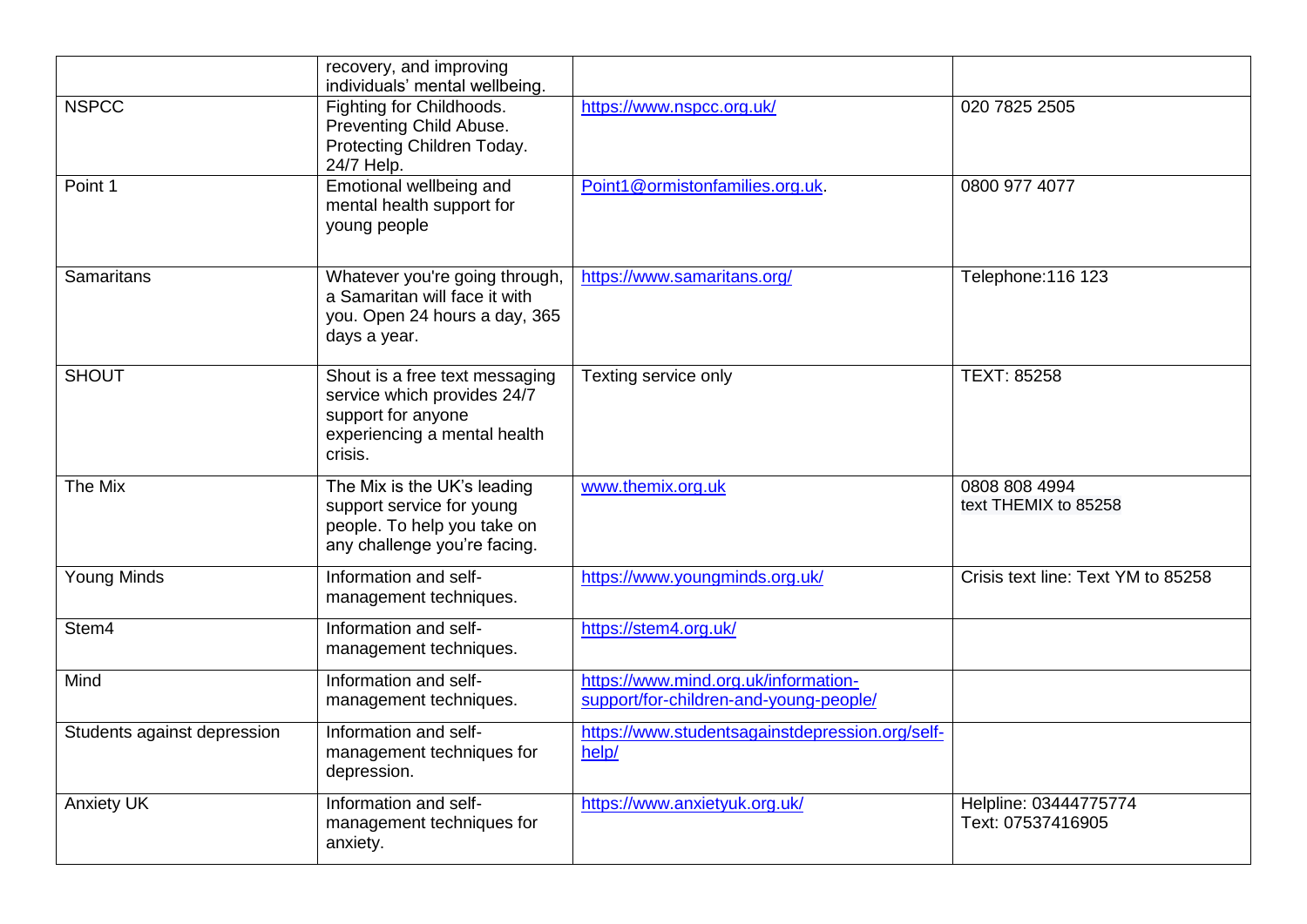| No Panic                | Information and self-<br>management techniques for                                     | https://nopanic.org.uk/youth-hub/       | Helpline: 0330 606 1174                                                                      |
|-------------------------|----------------------------------------------------------------------------------------|-----------------------------------------|----------------------------------------------------------------------------------------------|
|                         | anxiety.                                                                               |                                         | Call 01952 680835 for a recorded<br>message to guide you through a<br>panic attack.          |
| <b>OCD</b> Action       | Information and self-<br>management techniques for<br>OCD.                             | https://ocdaction.org.uk/               | Helpline: 03006365478                                                                        |
| <b>Get Self Help</b>    | CBT self-help techniques.                                                              | https://www.getselfhelp.co.uk/          |                                                                                              |
| <b>Hearing Voices</b>   | Support and information for<br>those hearing voices.                                   | https://www.hearing-voices.org/         | Helpline: 01142718210                                                                        |
| <b>Biploar UK</b>       | Information and support for<br>those with bipolar.                                     | https://www.bipolaruk.org/              |                                                                                              |
| <b>Voice Collective</b> | Support and information for<br>young people with auditory or<br>visual hallucinations. | http://www.voicecollective.co.uk/       | Helpline: 020 7911 0822                                                                      |
| Self-Injury Support     | Support and advice for women<br>and girls who struggle with self-<br>injury,           | https://www.selfinjurysupport.org.uk/   | Helpline: 0808 800 8088<br>Text: 07537 432444<br>Email:<br>tessmail@selfinjurysupport.org.uk |
| Life Signs              | Support and information for<br>those struggling with self-harm.                        | https://www.lifesigns.org.uk/           |                                                                                              |
| Anorexia Bulimia Care   | Support and information for<br>those struggling with an eating<br>disorder.            | https://www.anorexiabulimiacare.org.uk  |                                                                                              |
| Boy Anorexia            | Support and information for<br>males struggling with an eating<br>disorder.            | http://www.boyanorexia.com/             |                                                                                              |
| <b>Beat</b>             | Support and information for<br>those struggling with an eating<br>disorder.            | https://www.beateatingdisorders.org.uk/ | Youthline: 0808 801 0711<br>Youth email address:<br>fyp@beateatingdisorders.org.uk           |
| Papyrus                 | Suicide awareness and support<br>for young people.                                     | https://www.papyrus-uk.org/             | Call: 0800 068 4141<br>$\bullet$                                                             |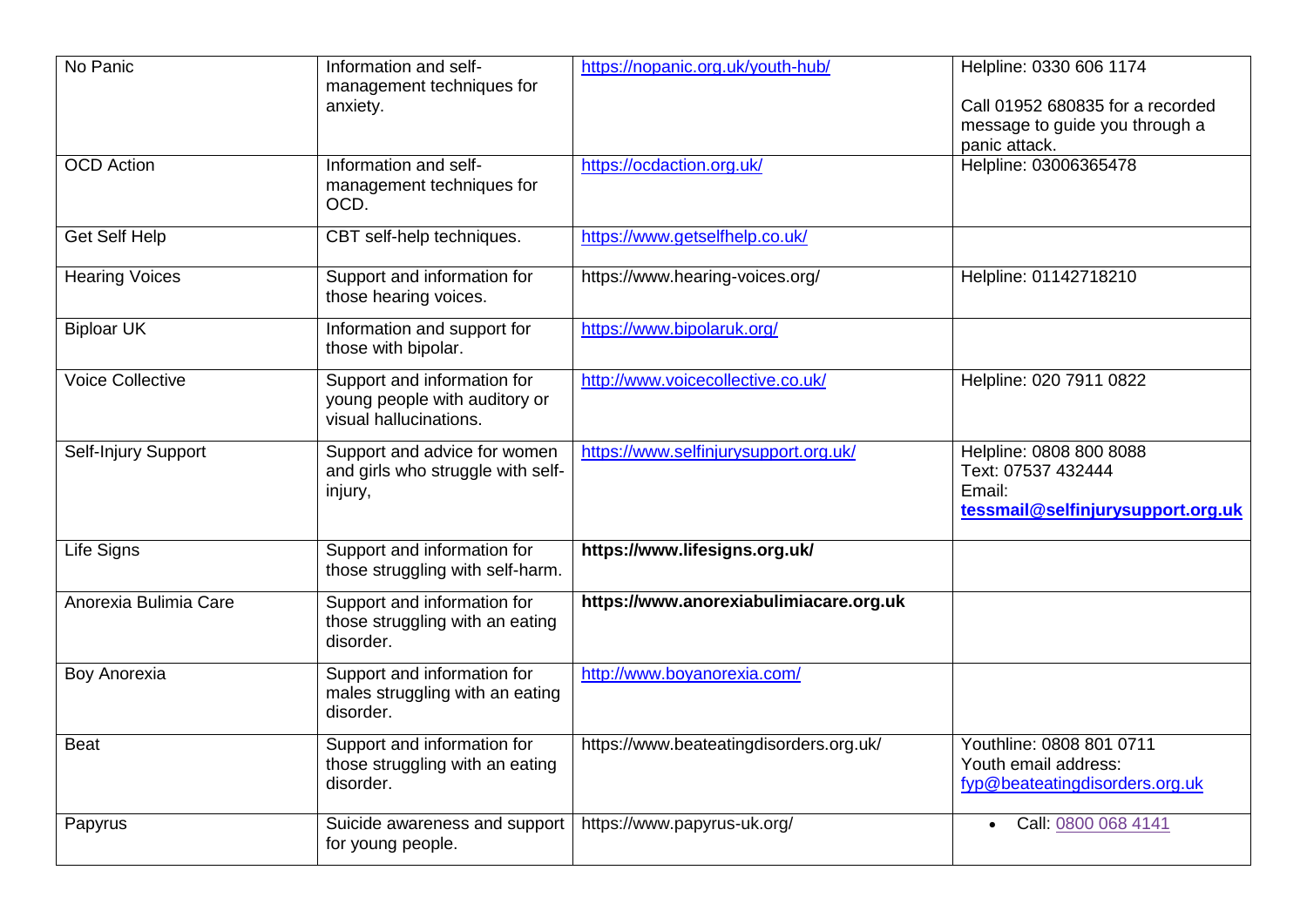|                                                                                     |                                                                                         |                                                                                                | Text: 07860039967<br>$\bullet$ |
|-------------------------------------------------------------------------------------|-----------------------------------------------------------------------------------------|------------------------------------------------------------------------------------------------|--------------------------------|
| Nelsons Journey                                                                     | Support for young people who<br>have lost someone.                                      | https://nelsonsjourney.org.uk/                                                                 | 01603 431788                   |
| <b>CEN-CAEDS</b>                                                                    | Norfolk Eating Disorder Team.                                                           |                                                                                                | 01603 978455                   |
| Wellbeing                                                                           | Support and counselling for<br>over 16s struggling with their<br>mental health.         | https://www.wellbeingnands.co.uk/norfolk/                                                      |                                |
| <b>Butterflies Emotional Wellbeing</b><br>Support - With the Benjamin<br>Foundation | Support and counselling for<br>young people struggling with<br>their mental health.     | https://benjaminfoundation.co.uk/butterflies-<br>emotional-wellbeing-support-for-young-people/ | 01603 662939                   |
| Miraculous Me                                                                       | Counselling 4-16 years old in<br>Norfolk.                                               | https://www.miraculousme.co.uk/about-me                                                        |                                |
| The Matthew project Youth<br>Team                                                   | Supporting youths who are<br>affected by someone else's<br>substance abuse.             | https://www.matthewproject.org/unity                                                           |                                |
| <b>Swan Youth Project</b>                                                           | 1:1 support for young people<br>struggling with their mental<br>health in Norfolk.      | https://www.swanyouthproject.org/11-support/                                                   |                                |
| <b>First Response</b>                                                               | Support for mental health. 24/7                                                         |                                                                                                | Helpline: 0808 196 3494        |
| Self Harm                                                                           | 7 week course for 14-19 year<br>olds who struggle with self-<br>harm.                   | https://www.selfharm.co.uk/                                                                    |                                |
| National Bullying Helpline                                                          | For young people who have<br>experience bullying.                                       | https://www.nationalbullyinghelpline.co.uk/                                                    | Helpline: 0845 225 5787        |
| Runaway                                                                             | For young people who have<br>run away and need someone<br>to talk to (11-17 year olds). | www.runawayhelpline.org.uk                                                                     | Call or text 116000            |

| Young people – apps for self-<br>help/support | <b>Support Offered</b> | <b>Website Details</b> | l Contact Number |
|-----------------------------------------------|------------------------|------------------------|------------------|
|                                               |                        |                        |                  |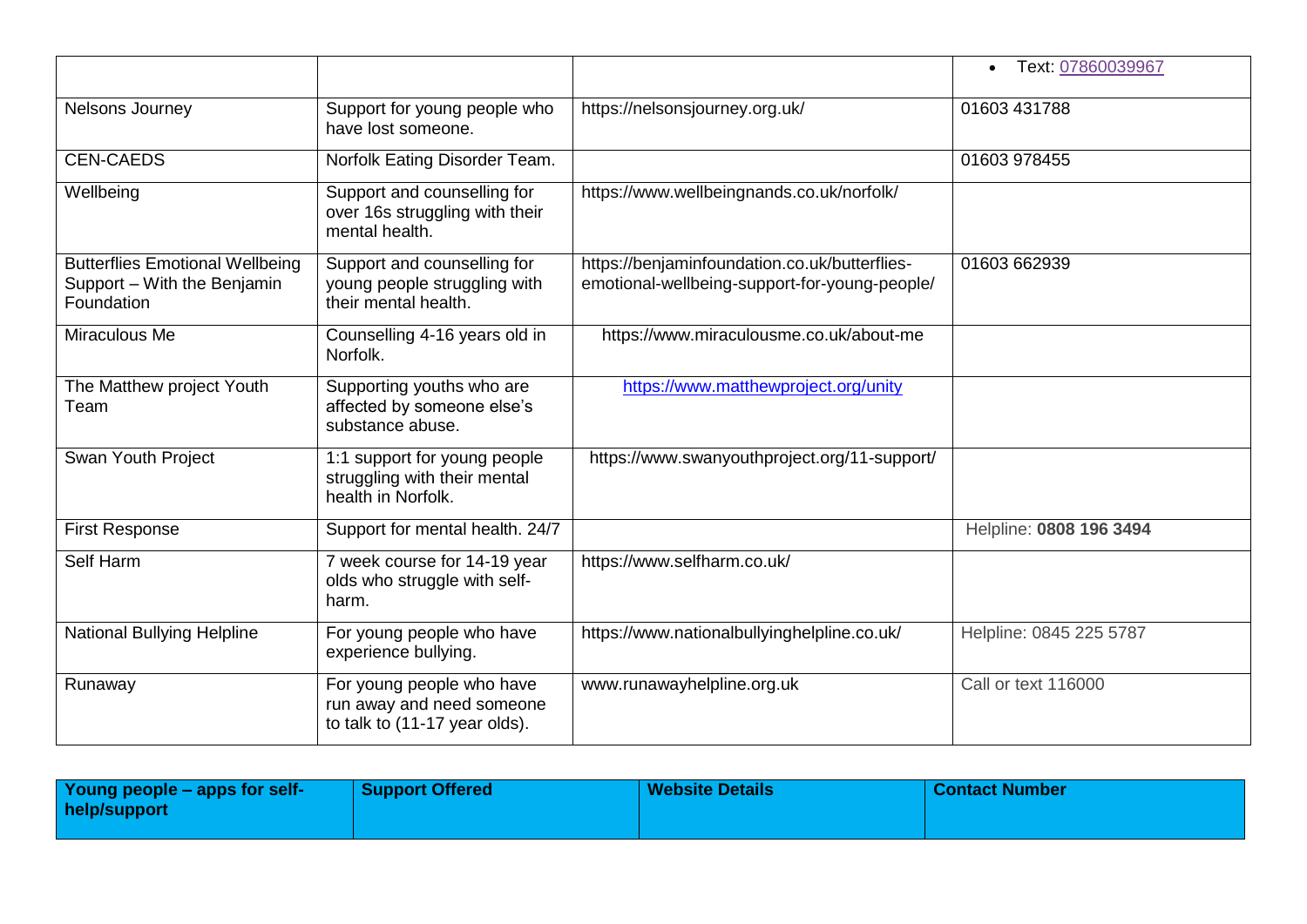| Action for happiness                                 | Positivity on your phone and daily<br>challenges to improve mental<br>wellbeing. |  |
|------------------------------------------------------|----------------------------------------------------------------------------------|--|
| Calm Harm                                            | Self-harm support - many<br>techniques for support - highly<br>recommended       |  |
| Clear fear                                           | Anxiety support - highly<br>recommended                                          |  |
| Move mood                                            | Depression support                                                               |  |
| <b>Mindshift</b>                                     | Monitoring and support for<br>depression                                         |  |
| Moodtools                                            | Monitoring and support for<br>depression                                         |  |
| Stayalive                                            | Support and safety management<br>for suicidal thoughts                           |  |
| Actissist                                            | Support for first episodes of<br>psychosis                                       |  |
| <b>Recovery Record Eating Disorder</b><br>Management | Eating disorder support                                                          |  |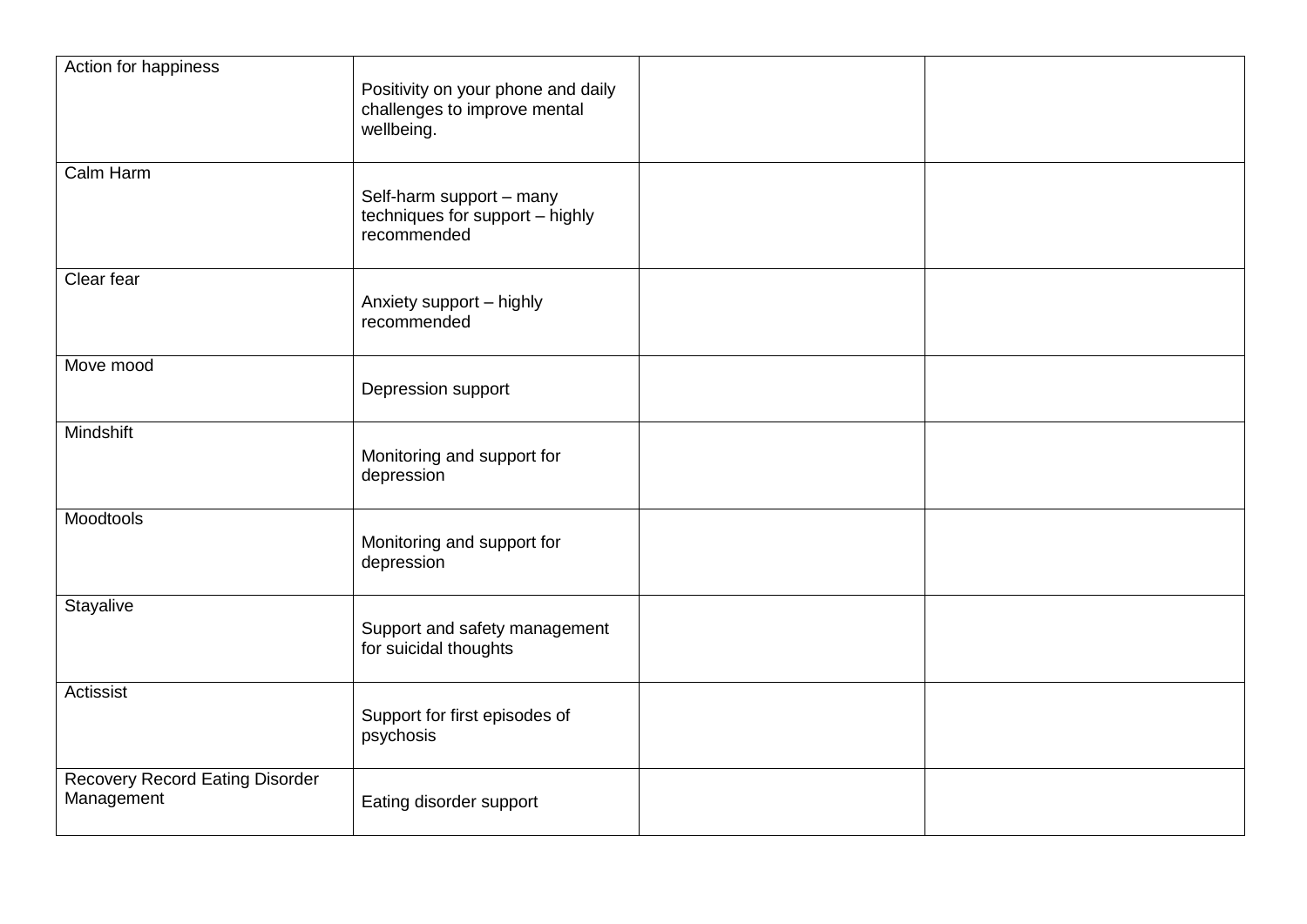| WorryTree  | For anxiety – managing your<br>worries        |  |
|------------|-----------------------------------------------|--|
| ThinkNinja | For all mental health - highly<br>recommended |  |

| <b>Parents/Carers - seeking</b><br>support for young people | <b>Support Offered</b>                                                                                                      | <b>Website Details</b>                        | <b>Contact Number</b> |
|-------------------------------------------------------------|-----------------------------------------------------------------------------------------------------------------------------|-----------------------------------------------|-----------------------|
| Anna Freud                                                  | Advice & guidance for parents<br>and carers to help them support<br>their child experiencing mental<br>health difficulties. | https://www.annafreud.org/parents-and-carers/ | Tel: 02077942313      |
| Chathealth                                                  | ChatHealth is a secure NHS<br>approved text messaging<br>service                                                            | Texting service only                          | 07520 631 590         |
| <b>Just One Number</b>                                      | NHS single point of contact that<br>will guide to age appropriate<br>services                                               | justonenorfolk.nhs.uk                         | 0300 3000123          |
| <b>NSFT First Response</b>                                  | 24/7 advice, support and<br>signposting for people with<br>mental health difficulties                                       |                                               | 0808 196 3494         |
| Parentline                                                  | Offers parents support and<br>guidance                                                                                      | Texting service only                          | 07520 631590          |
| Point 1                                                     | Emotional wellbeing and mental<br>health support for young people                                                           | Point1@ormistonfamilies.org.uk                | 0800 977 4077         |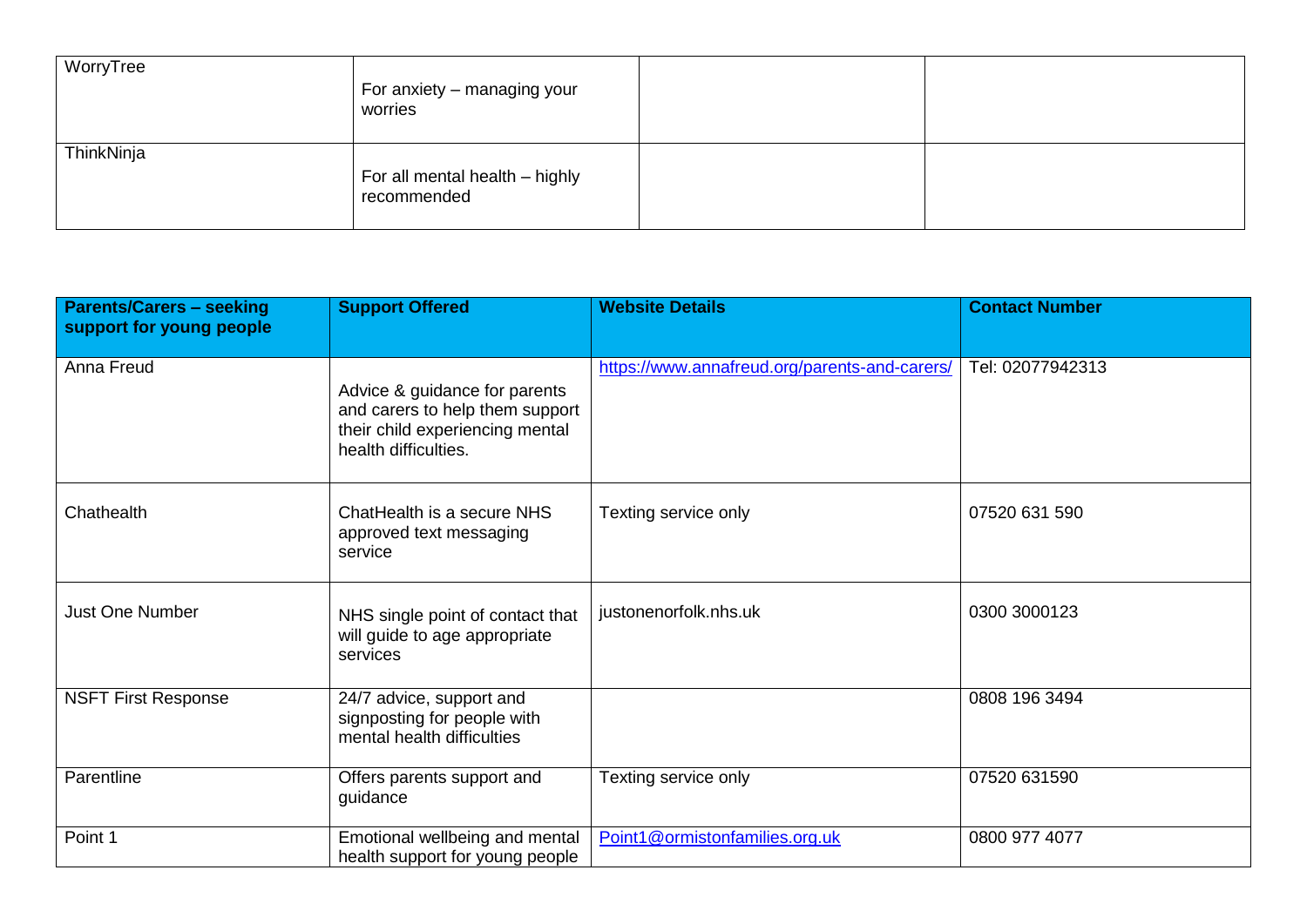| <b>Young Minds</b>    | Emotional wellbeing and mental<br>health support for young people<br>and Parents helpline                           | youngminds.org.uk                                                                                          | 0808 802 5544 - parental helpline<br>$9:30am - 4pm$ |
|-----------------------|---------------------------------------------------------------------------------------------------------------------|------------------------------------------------------------------------------------------------------------|-----------------------------------------------------|
| <b>Combined Minds</b> | Support and advice for parents<br>with children who are struggling<br>with their mental wellbeing                   | App                                                                                                        |                                                     |
| Stem4                 | Good techniques and<br>information for parents to<br>support their children struggling<br>with their mental health. | https://stem4.org.uk/                                                                                      |                                                     |
| Mind                  | Good information for supporting<br>your child through mental health<br>struggles.                                   | https://www.mind.org.uk/information-<br>support/for-children-and-young-<br>people/information-for-parents/ |                                                     |
| MindEd                | Good information for supporting<br>your child through mental health<br>struggles.                                   | https://www.mindedforfamilies.org.uk/young-<br>people                                                      |                                                     |
| <b>Anxiety UK</b>     | Good information for supporting<br>your child with anxiety.                                                         | https://www.anxietyuk.org.uk/get-help/helping-<br>your-child/                                              |                                                     |
| No Panic              | Good information for supporting<br>your child with anxiety.                                                         | https://nopanic.org.uk/advice-for-parents/                                                                 |                                                     |
| Anorexia Bulimia Care | Good information for supporting<br>your child with an eating<br>disorder.                                           | https://www.anorexiabulimiacare.org.uk/family-<br>and-friends                                              |                                                     |
| Life Signs            | Good information for supporting<br>your child who is self-harming.                                                  | https://www.lifesigns.org.uk/guidance-for-<br>others/                                                      |                                                     |

| <b>Parents/Carers – seeking support</b><br>for themselves and their family | <b>Support Offered</b>                                          | <b>Website Details</b>            | <b>Contact Number</b> |
|----------------------------------------------------------------------------|-----------------------------------------------------------------|-----------------------------------|-----------------------|
| Galop                                                                      | National LGBTQ+ Domestic Abuse<br>Helpline and web chat service | help@galop.org.uk                 | 0800 999 5428         |
| Leeway<br>Adults, Young Adults and Children                                | Domestic Abuse Support<br>24 hour helpline                      | adviceandsupport@leewaynwa.org.uk | 0300 661 0077         |